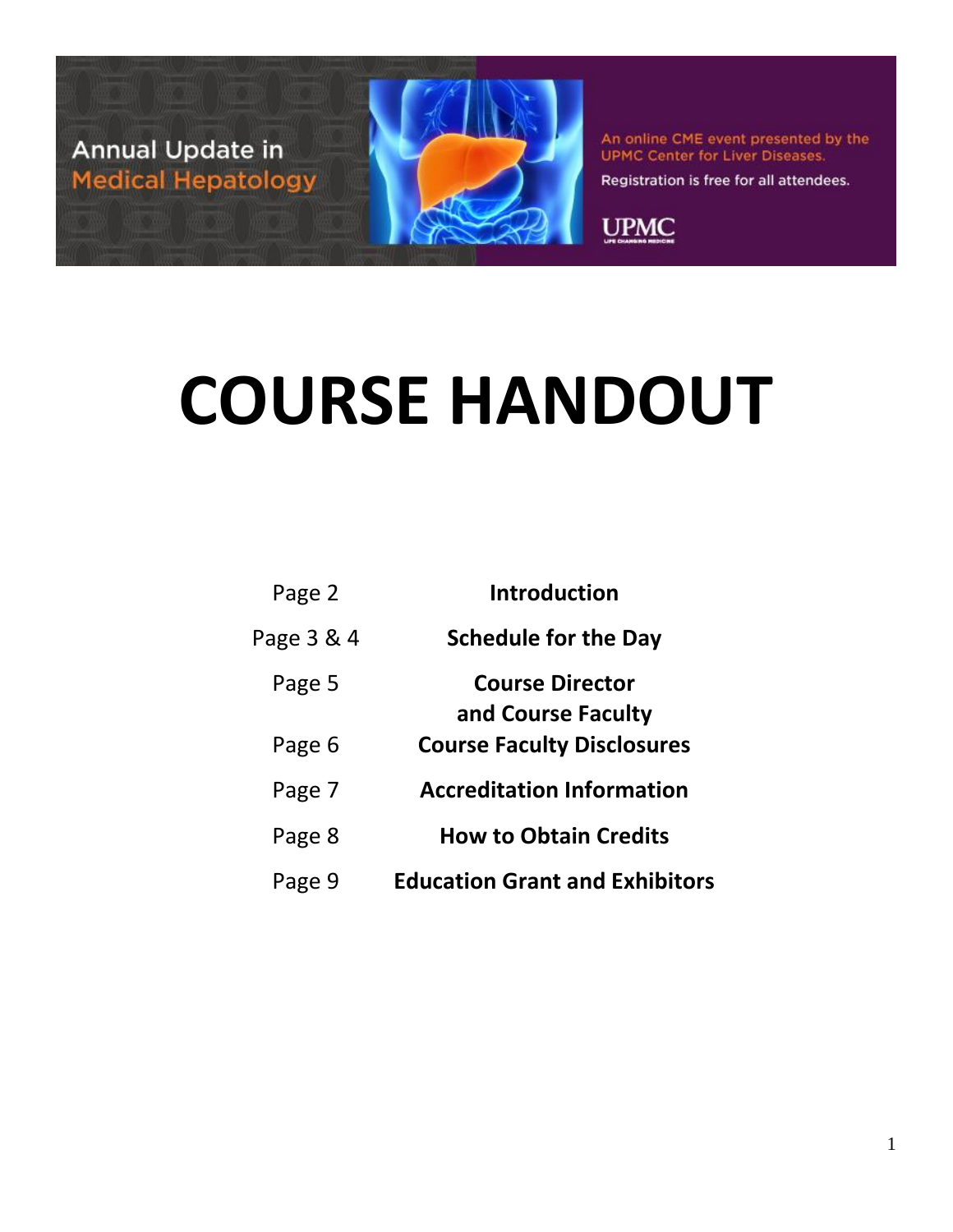

Registration is free for all attendees.

**UPMC** 

**INTRODUCTION**

The primary purpose of this inaugural **2021 Annual Update in Medical Hepatology** is to *bring physicians and investigators together to advance our understanding of the origin and progression of liver diseases and to provide optimal treatments to patients as soon as possible*. This meeting is led by academic physicians who are committed to broad collaboration to support patients who desperately need answers.

We are delighted to welcome **Jawad Ahmad, MD** from the Mount Sinai Medical Center in New York as our 2021 guest speaker. Dr. Ahmad will discuss advancements in Drug-Induced Liver Injury (DILI) diagnosis and treatment modalities.

This 2021 Annual Update in Medical Heaptology conference is indebted to its industry partners. During this difficult year, these companies pulled together to support our second annual conference, despite its virtual presentation. **Please Visit the Exhibitor Links** (accessible through the chat box) during the program and correspond with these sales representatives.

Thank you for attending.

In good health,

**Ramon Bataller, MD, PhD** Professor of Medicine Director of Hepatology *Course Director, 2021 Annual Update in Medical Hepatology* UPMC Center for Liver Diseases University of Pittsburgh | UPMC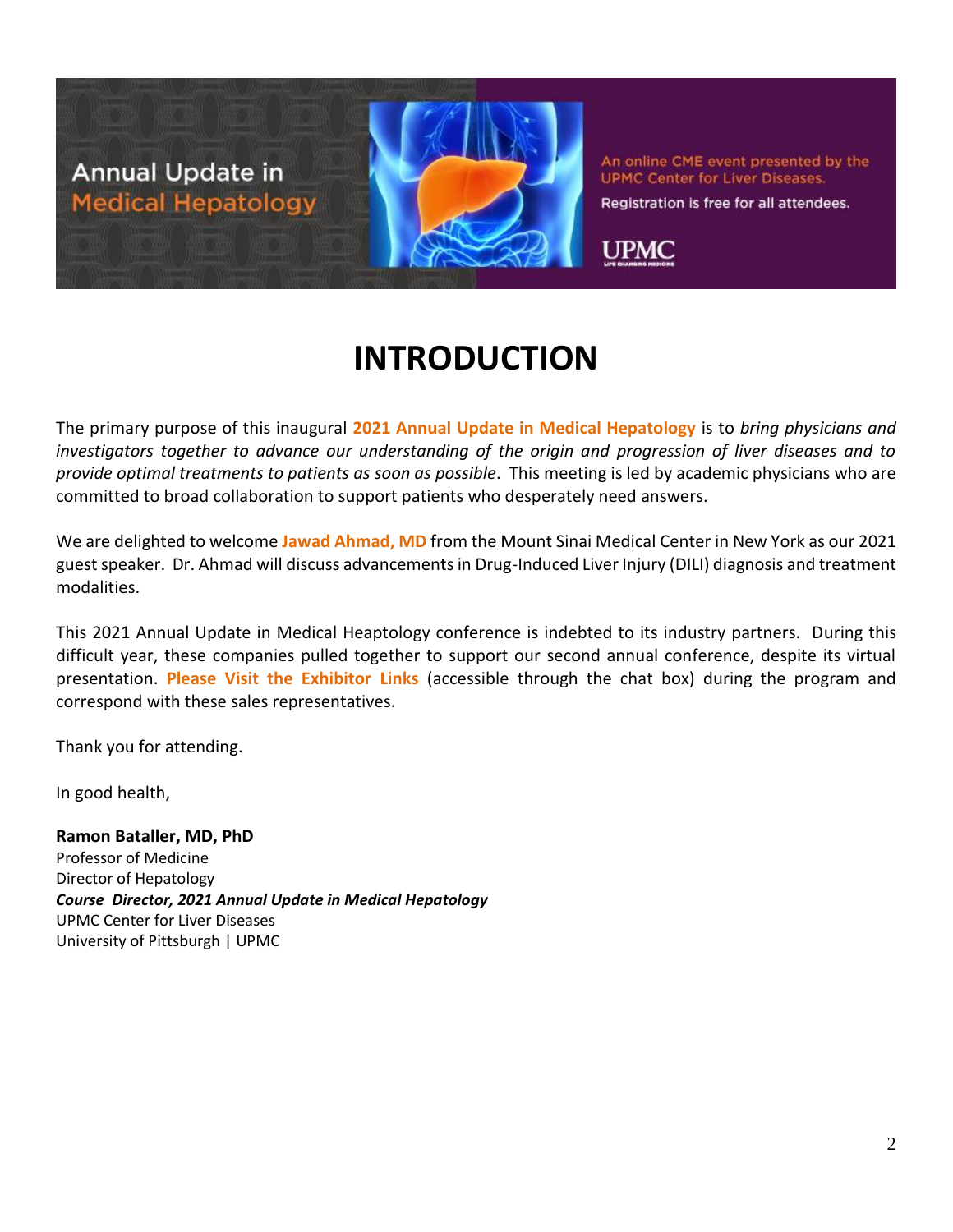

Registration is free for all attendees.

**UPMC** 

## **SCHEDULE**

*Attendees may submit questions at any time during the conference via the Zoom meeting chat feature. Most questions will be discussed during the scheduled Q&A time periods. Additional discussion after Q&A sessions as well as for about 30 minutes at the end of the program will be provided in the "Extended Q&A" breakout room.* 

#### *8:30 am REGISTRATION and VISIT VIRTUAL EXHIBITS (links in chat bin)*

*9:00 am WELCOME Ramon Bataller, MD, PhD*

#### **Session #1: Hot Topics in Hepatology** *Moderator: Shari Rogal, MD, MPH*

- 9:05 am Is it Possible to Eliminate Hepatitis C? *Naudia Jonassaint, MD, MHS*
- 9:20 am What is New in Autoimmune Diseases? *Shahid Malik, MD*
- 9:35 am Discussion and Q&A

#### **Session #2: Liver Cancer and Transplantation** *Moderator: Kapil Chopra, MD*

- 9:45 am New Perspectives in Liver Cancer *David Geller, MD*
- 10:00 am The UPMC Living Donor Champions Program *Swaytha Ganesh, MD*
- 10:15 am Discussion and Q&A
- *10:25 am BREAK and VISIT VIRTUAL EXHIBITS (links in chat bin)*

#### **Session #3: Debate in Liver Disease** *Moderator: Obaid S. Shaikh, MD*

- 10:35 am Can Patients with NAFLD Drink Alcohol Safely? *Jaideep Behari, MD, PhD*
- *and Ramon Bataller, MD, PhD*

*and Amy Dwyer, MSN, RN*

10:55 am Discussion and Q&A

#### **Session #4: Multidisciplinary Management of Patients with Decompensated Cirrhosis**

- 11:05 am The Role of the Hepatologist *Andres Duarte-Rojo, MD, PhD*
- 11:20 am The Role of the APP *Margaret Andrzejewski, PA-C*
- 11:30 am The Role of the Physical Therapist *Pamela Bloomer, LPT*
- 11:40 am Discussion and Q&A
- *Moderator: Ramon Bataller, MD, PhD*
- *11:50 am BREAK and VISIT VIRTUAL EXHIBITS (links in chat bin)*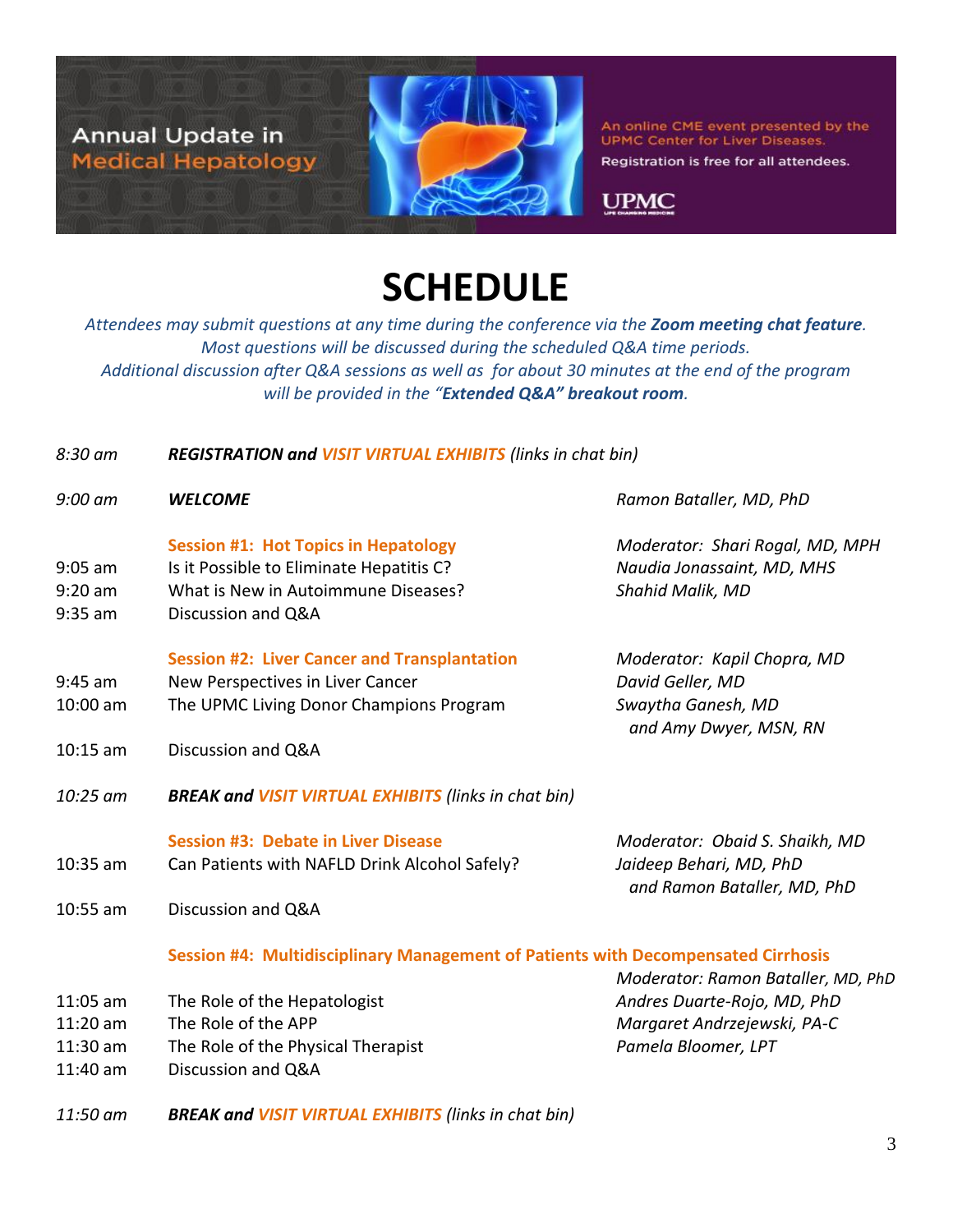

Registration is free for all attendees.

**UPMC** 

### **SCHEDULE** continued

- 12:00 pm Drug-induced Liver Injury *Jawad Ahmad, MD*
- 12:25 pm Discussion with Dr. Ahmad
- 12:35 pm **Session #6: Clinical Cases** *Moderators: Dempsey Hughes, MD*
	-

**Session #5: Keynote Lecture** *Moderator: Shahid Malik, MD*

 *and Shahid Malik, MD Case 1 Ricardo Cabello, MD Case 2 Amir Gougol, MD Case 3 Nathalie Pena Polanco, MD*

1:00 pm *ADJOURN Ramon Bataller, MD, PhD*

1:00-1:30 pm *Access to Exhibitors (links in chat bin) and "Extended Q&A" for Additional Discussion*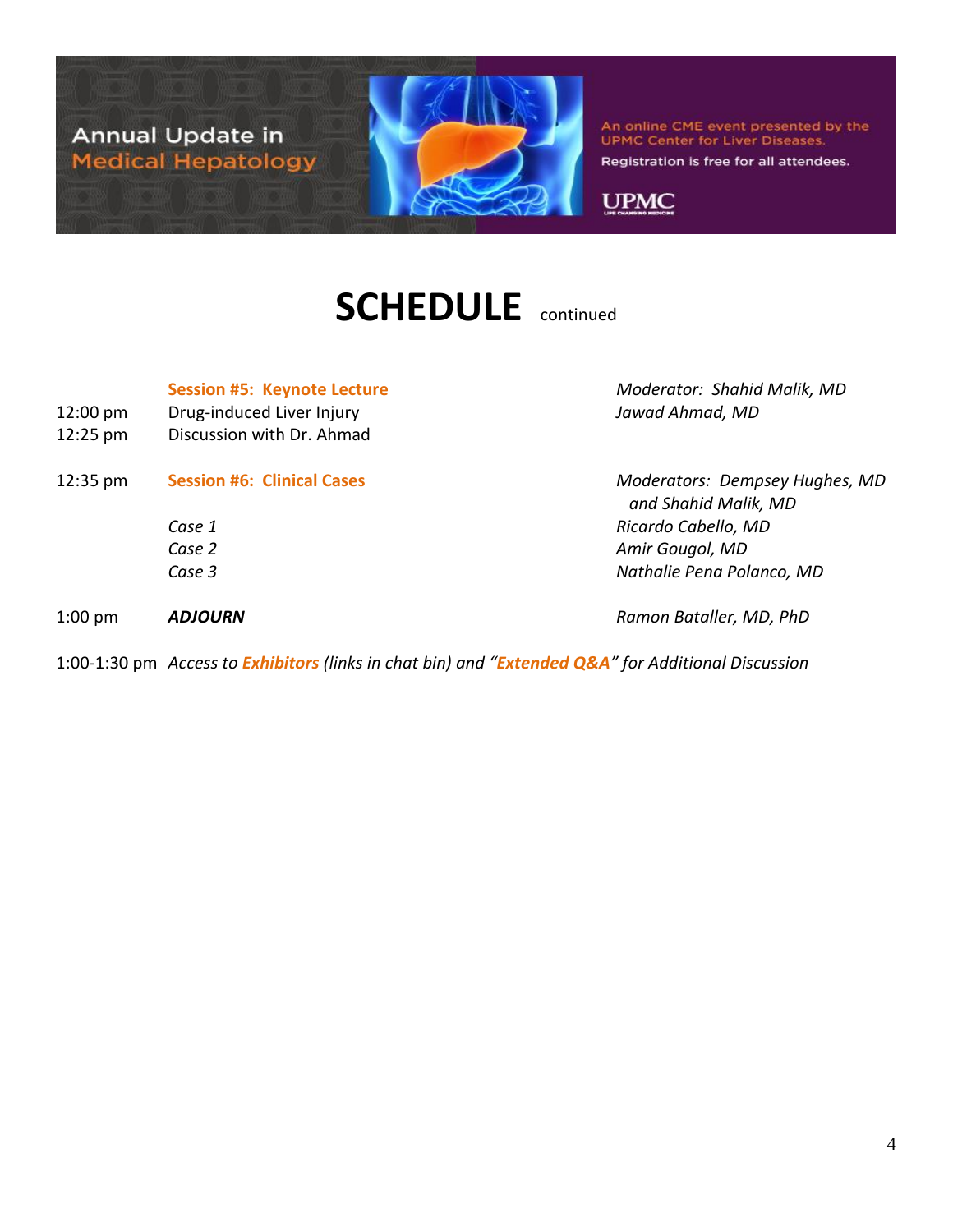

Registration is free for all attendees.

UPMC

### **COURSE FACULTY**

*With the Division of Gastroenterology, Hepatology and Nutrition at the University of Pittsburgh / UPMC, unless noted otherwise.*

**Course Director: Ramon Bataller, MD, PhD**

Professor of Medicine Chief of Hepatology and Director, Center for Liver Diseases (CLD)

**Guest Course Faculty: Jawad Ahmad, MD**

Professor of Medicine Icahn School of Medicine at Mount Sinai | New York, NY

### **Internal Course Faculty:**

*All internal course faculty serve with the UPMC Center for Liver Diseases (CLD) and the University of Pittsburgh Division of Gastroenterology, Hepatology and Nutrition, unless noted otherwise.*

#### **Margaret Andrzejewski, PA-C**

CLD Multidisciplinary Team

#### **Jaideep Behari, MD, PhD**

Associate Professor of Medicine Director, Fatty Liver, Obesity, & Wellness (FLOW) Clinic

**Pamela Bloomer, LPT** CLD Multidisciplinary Team

**Ricardo Cabello, MD** Gastroenterology & Hepatology Fellow, Year II

#### **Kapil B. Chopra, MD**

Professor of Medicine Vice Chair of Medicine, UPMC Mercy Medical Director, Comprehensive Liver Program, UPMC Liver Pancreas Institute

**Andres Duarte-Rojo, MD, PhD** Associate Professor of Medicine

Medical Director, Hepatology **Amy Dwyer, MSN, RN**

LDLT Champion Ambassador UPMC Living Donor Liver Transplant Program

#### **Swaytha Ganesh, MD**

Assistant Professor of Medicine Medical Director, Living Donor Liver Transplant (LDLT) Program

#### **David Geller, MD**

Richard L. Simmons Professor of Surgery Co-director, UPMC Liver Cancer Center Biospecimen Repository & Processing Core Co-director, Pittsburgh Liver Research Center Department of Surgery

#### **Amir Gougol, MD**

Gastroenterology & Hepatology Fellow, Year III

#### **Dempsey Hughes, MD**

Clinical Assistant Professor of Medicine

#### **Naudia L. Jonassaint, MD, MHS**

Associate Professor of Medicine Vice Chair for Diversity and Inclusion, Department of Medicine

#### **Shahid Malik, MD**

Assistant Professor of Medicine Program Director, Transplant Hepatology Fellowship Co-director, Liver Outreach Program

#### **Nathalie Pena Polanco, MD**

Advanced Transplant Hepatology Fellow

#### **Shari S. Rogal, MD, MPH**

Assistant Professor of Medicine and Surgery Co-director, CTSI IMPACT and Implementation Lab Cores Core Investigator, Center for Health Equity Research & Promotion, VA Pittsburgh Healthcare System

#### **Obaid S. Shaikh, MD**

Professor of Medicine Director, Transplantation Medicine, VA Pittsburgh Healthcare System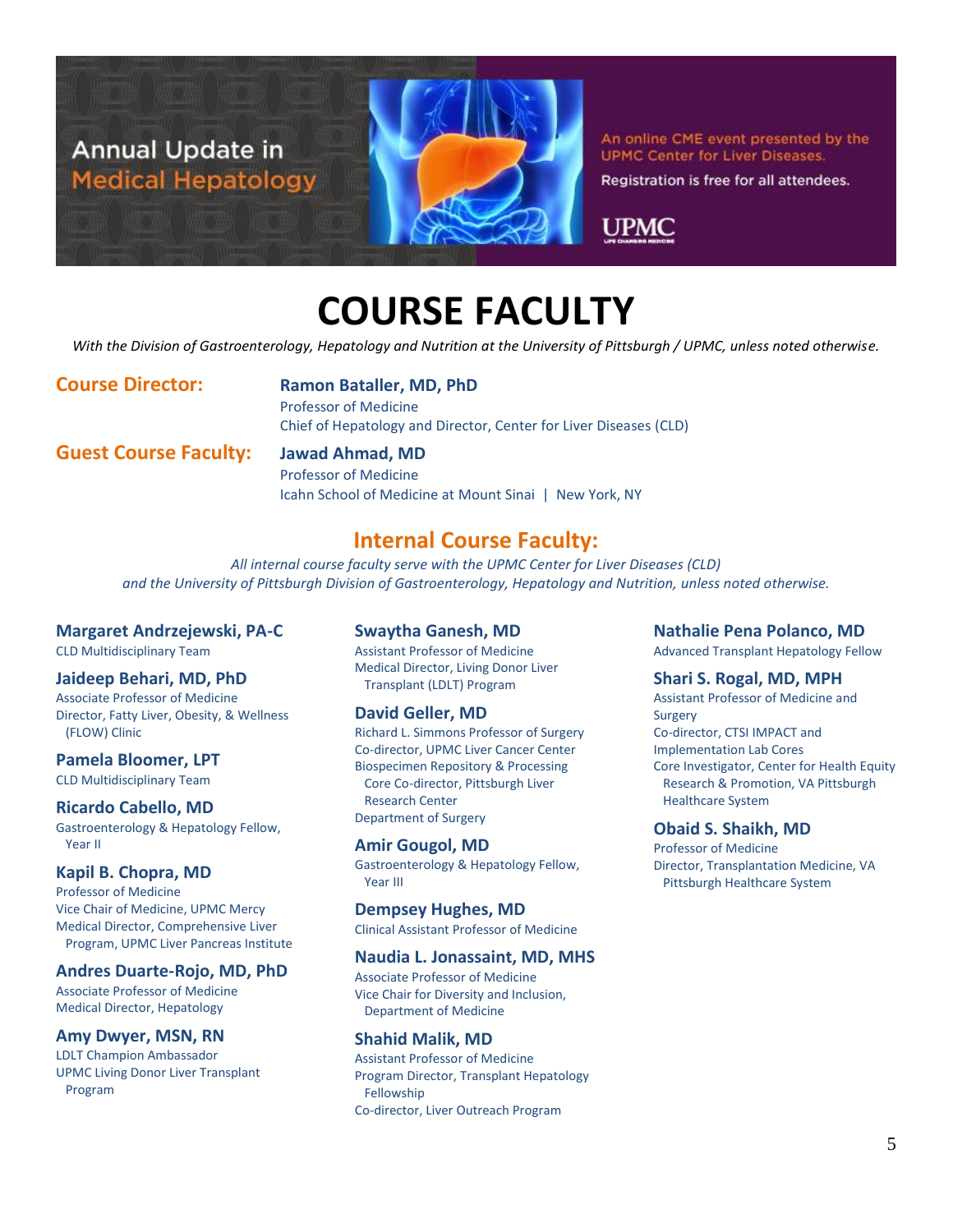

Registration is free for all attendees.

**UPMC** 

### **COURSE FACULTY DISCLOSURES**

All individuals in a position to control the content of this education activity including members of the planning committee, speakers, presenters, authors, and/or content reviewers have disclosed all relevant financial relationships with any entity producing, marketing, re-selling, or distributing health care goods or services, used on, or consumed by, patients.

#### **The following relevant financial relationships were disclosed:**

- Jaideep Behari, MD, PhD receives grant/research support from Gilead, Endra Life Sciences, and Pfizer Inc. He also receives other institutional research contracts from Intercept, Genetech, Galectin, Celgene, and Pfizer Inc.
- Andres Duarte-Rojo, MD, PhD receives grant/research support from Axcella Health, Inc. He is also a consultant with Axcella Health, Inc.
- **Shari Rogal, MD, MPH** receives grant/research support from the NIH and VA.

No other planners, members of the planning committee, speakers, presenters, authors, content reviewers and/or anyone else in a position to control the content of this education activity have relevant financial relationships to disclose.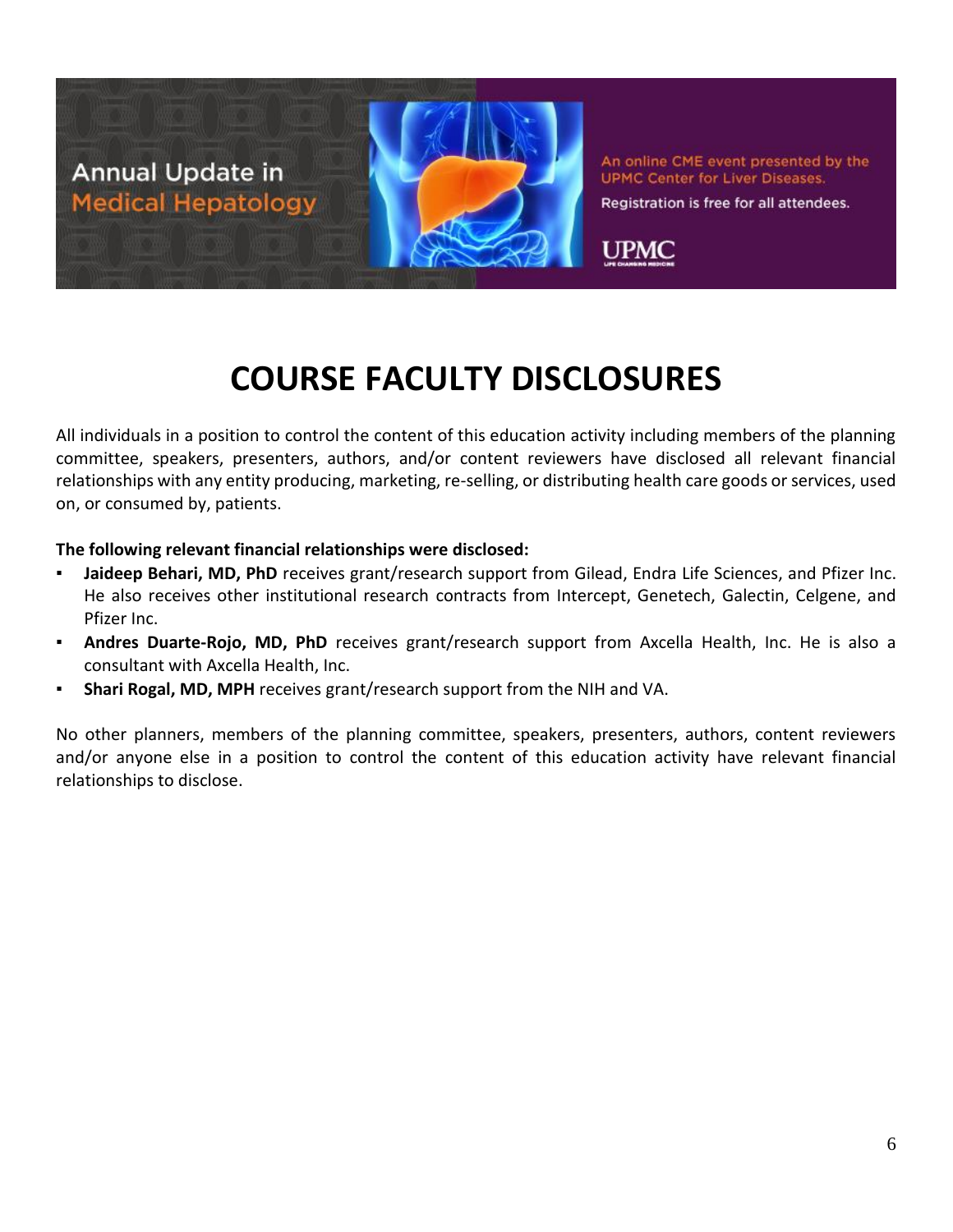

An online CME event presented by the **UPMC Center for Liver Diseases.** Registration is free for all attendees.



### **ACCREDITATION INFORMATION**

#### **Accreditation and Designation Statement**

In support of improving patient care, the University of Pittsburgh is jointly accredited by the Accreditation Council for Continuing Medical Education (ACCME), the Accreditation Council for Pharmacy Education (ACPE), and the American Nurses Credentialing Center (ANCC), to provide continuing education for the healthcare team.

#### **Physicians**

The University of Pittsburgh designates this live activity for a maximum of 3.5 AMA PRA Category 1 Credits™. Physicians should claim only the credit commensurate with the extent of their participation in the activity.

#### **Other health care professionals**

Other health care professionals will receive a certificate of attendance confirming the number of contact hours commensurate with the extent of participation in this activity.

#### **Course Objectives**

- Partner with other regional academic liver practitioners to educate the regional and national medical communities about liver disease advancements.
- Identify advancements in non-alcoholic and alcoholic liver disease treatments, with attention to liver diseases such as NAFLD, cholestatis diseases, hepatocellular carcinoma, and viral hepatitis.
- Examine novel management strategies for Drug-Induced Liver Injury (DILI).
- Address barriers to liver transplantation and living donor liver transplantation, leading to enhanced patient care.
- Foster the development of multidisciplinary, fluid and interactive models to treat liver diseases.

#### **Target Audience**

This course is designed for hepatologists, gastroenterologists, surgeons, oncologists, radiologists, basic and clinical researchers, and general physicians. Physicians and scientists interested in hepatology clinical service, clinical research, and career development are encouraged to attend. Advanced practice providers, clinical and research nurses, and related health care professionals interested in hepatology medicine are also invited to attend.

#### **Disclaimer Statement**

The information presented at this CME program represents the views and opinions of the individual presenters and does not constitute the opinion of endorsement of, or promotion by, the UPMC Center for Continuing Education in the Health Sciences, UPMC / University of Pittsburgh Medical Center Affiliates and University of Pittsburgh School of Medicine. Reasonable efforts have been taken intending for educational subject matter to be presented in a balanced, unbiased fashion and in compliance with regulatory requirements. However, each program attendee must always use his/her own personal and professional judgment when considering further application of this information, particularly as it may relate to patient diagnostic or treatment decisions including, without limitation, FDA-approved uses and any off-label uses.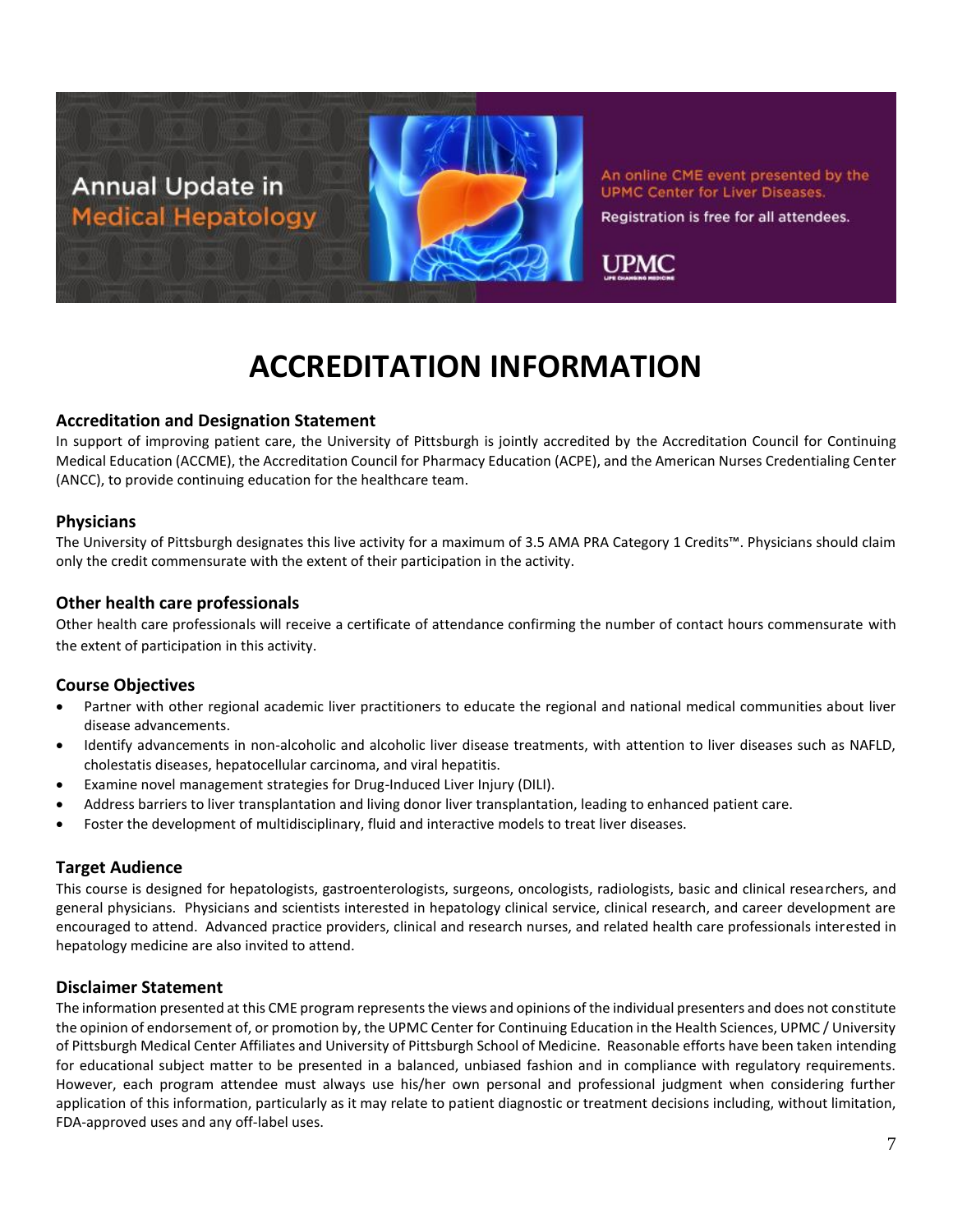

Registration is free for all attendees.

### **How to Receive Continuing Education Credit**

The UPMC Center for Continuing Education in the Health Sciences (CCEHS) has implemented a new continuing education management system > [http://cce.upmc.com.](http://cce.upmc.com/)

## **To receive credit, you will be required to log in, complete the course evaluation, and claim credit** *between 12/8/21 and 1/7/22***.**

### • If you are a new user to this UPMC site, **click "Register" to create a new account**. You must use the same email address that you used to register for this activity, since accreditation is tracked by email. If you have an account already, please log in and proceed to the next step.

- **This course will be found in your "Pending Activities" as of December 8, 2021, when you may complete the course evaluation and claim credit**. You cannot begin to claim credits until December 8<sup>th</sup>.
- Certificates will be available for download and will be stored for future reference in your "Completed Activities" bin.

To answer common questions or for step-by-step instructions, please visit the FAQs available on the CCEHS Learning Portal > [https://cce.upmc.com/content/faq.](https://cce.upmc.com/content/faq)